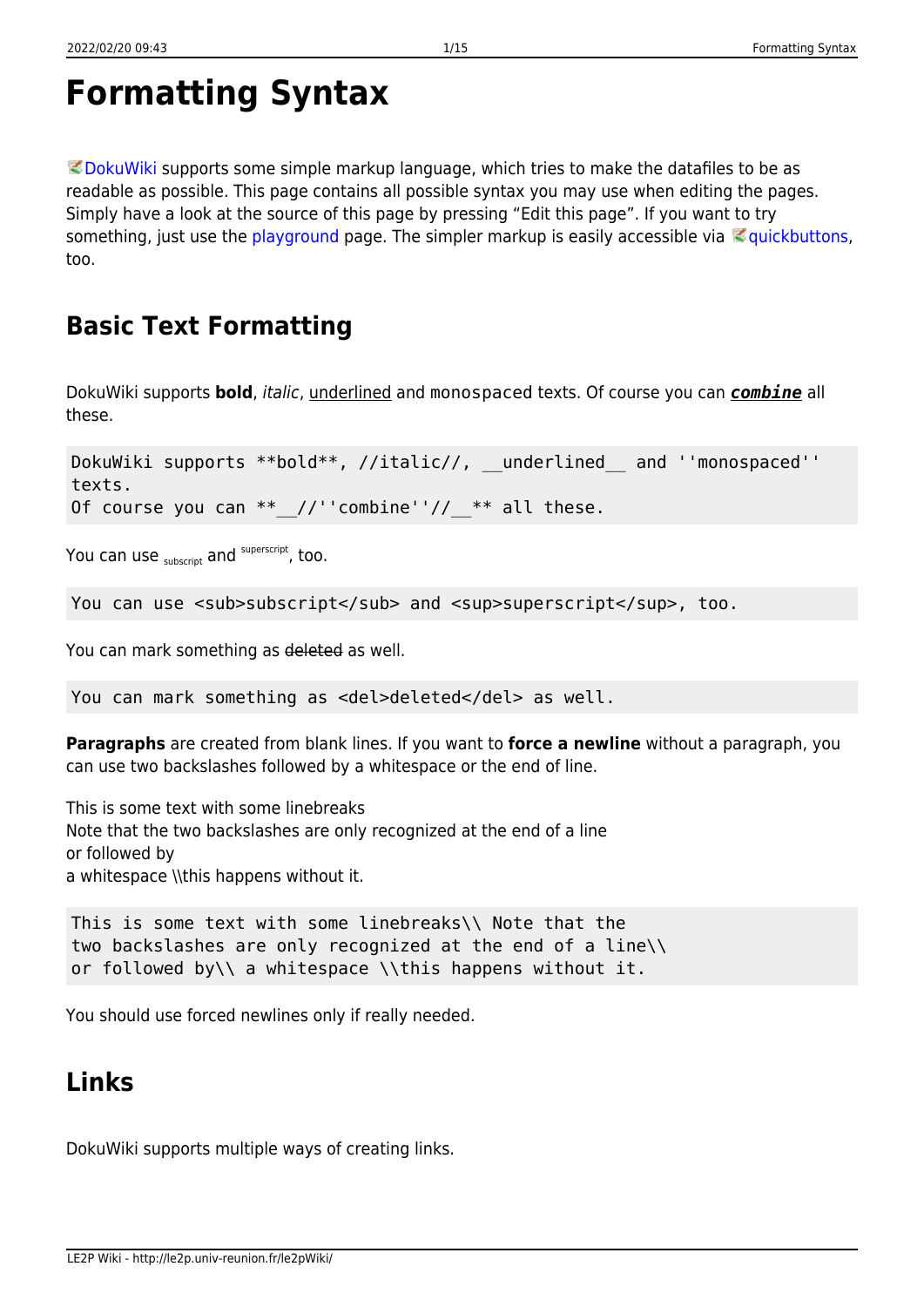#### **External**

External links are recognized automagically:<http://www.google.com>or simply [www.google.com](http://www.google.com) - You can set the link text as well: [This Link points to google](http://www.google.com). Email addresses like this one: [andi@splitbrain.org](mailto:andi@splitbrain.org) are recognized, too.

DokuWiki supports multiple ways of creating links. External links are recognized automagically: http://www.google.com or simply www.google.com - You can set link text as well: [[http://www.google.com|This Link points to google]]. Email addresses like this one: <andi@splitbrain.org> are recognized, too.

#### <span id="page-1-0"></span>**Internal**

Internal links are created by using square brackets. You can either just give a [pagename](http://le2p.univ-reunion.fr/le2pWiki/doku.php/wiki/pagename) or use an additional [link text](http://le2p.univ-reunion.fr/le2pWiki/doku.php/wiki/pagename).

Internal links are created by using square brackets. You can either just give a [[pagename]] or use an additional [[pagename|link text]].

[Wiki pagenames](https://www.dokuwiki.org/pagename) are converted to lowercase automatically, special characters are not allowed.

You can use [namespaces](http://le2p.univ-reunion.fr/le2pWiki/doku.php/some/namespaces) by using a colon in the pagename.

You can use [[some:namespaces]] by using a colon in the pagename.

For details about [namespaces](https://www.dokuwiki.org/namespaces) see  $\leq$  namespaces.

Linking to a specific section is possible, too. Just add the section name behind a hash character as known from HTML. This links to [this Section.](#page-1-0)

This links to [[syntax#internal|this Section]].

Notes:

- Links to [existing pages](#page-0-0) are shown in a different style from [nonexisting](http://le2p.univ-reunion.fr/le2pWiki/doku.php/wiki/nonexisting) ones.
- DokuWiki does not use W [CamelCase](https://en.wikipedia.org/wiki/CamelCase) to automatically create links by default, but this behavior can be enabled in the  $\leq$  [config](https://www.dokuwiki.org/config) file. Hint: If DokuWiki is a link, then it's enabled.
- When a section's heading is changed, its bookmark changes, too. So don't rely on section linking too much.

### **Interwiki**

DokuWiki supports [Interwiki](https://www.dokuwiki.org/Interwiki) links. These are quick links to other Wikis. For example this is a link to Wikipedia's page about Wikis: W[Wiki.](https://en.wikipedia.org/wiki/Wiki)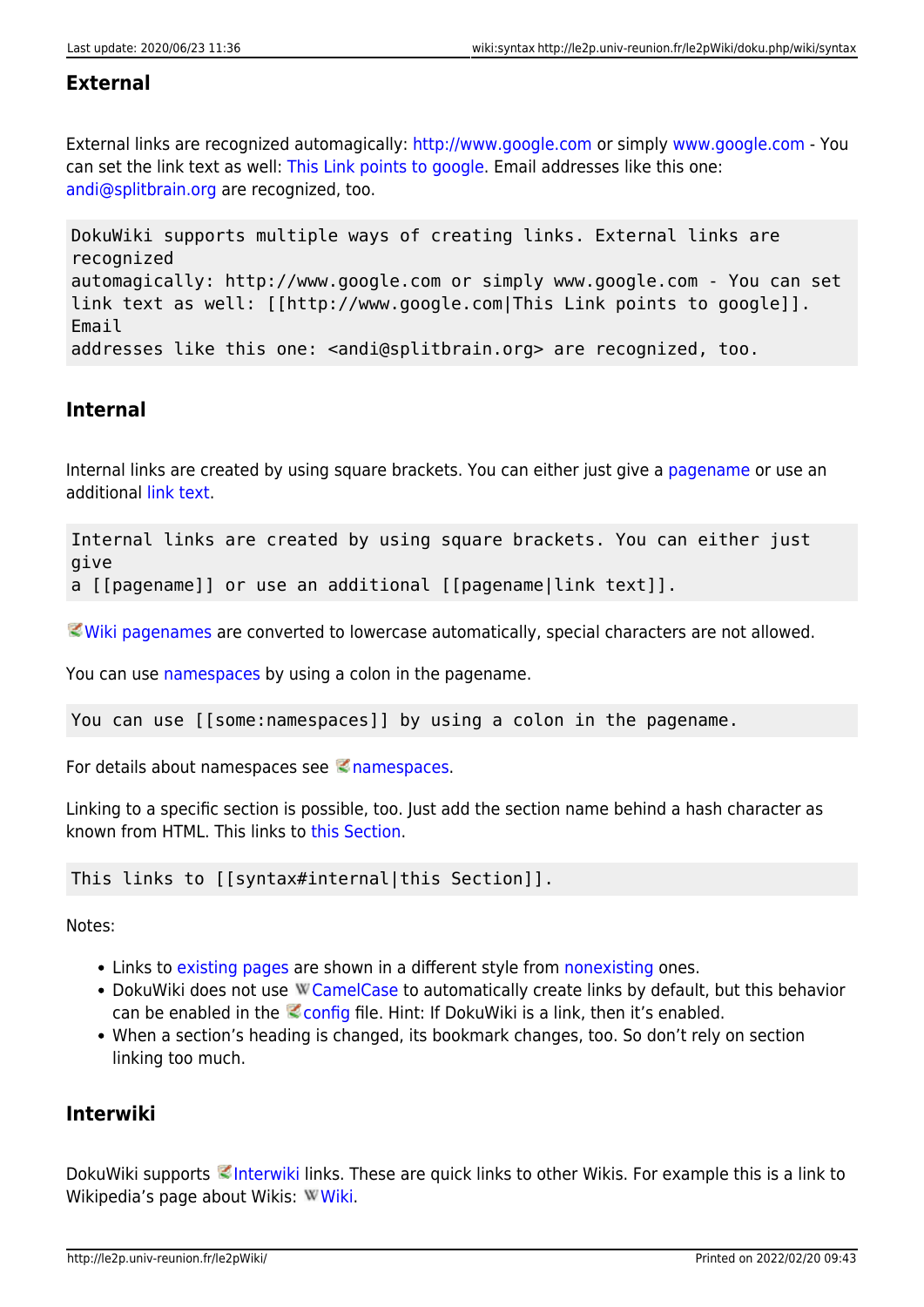DokuWiki supports [[doku>Interwiki]] links. These are quick links to other Wikis. For example this is a link to Wikipedia's page about Wikis: [[wp>Wiki]].

#### **Windows Shares**

Windows shares like [this](#page--1-0) are recognized, too. Please note that these only make sense in a homogeneous user group like a corporate W[Intranet](https://en.wikipedia.org/wiki/Intranet).

Windows Shares like [[\\server\share|this]] are recognized, too.

Notes:

- For security reasons direct browsing of windows shares only works in Microsoft Internet Explorer per default (and only in the "local zone").
- For Mozilla and Firefox it can be enabled through different workaround mentioned in the [Mozilla](http://kb.mozillazine.org/Links_to_local_pages_do_not_work) [Knowledge Base](http://kb.mozillazine.org/Links_to_local_pages_do_not_work). However, there will still be a JavaScript warning about trying to open a Windows Share. To remove this warning (for all users), put the following line in  $conf/l$ ang/en/lang.php (more details at  $\leq$  [localization\)](https://www.dokuwiki.org/localization#changing_some_localized_texts_and_strings_in_your_installation):

[conf/lang/en/lang.php](http://le2p.univ-reunion.fr/le2pWiki/doku.php/wiki/syntax?do=export_code&codeblock=0)

```
<?php
/**
  * Customization of the english language file
  * Copy only the strings that needs to be modified
 */
$lang['js']['nosmblinks'] = '';
```
### <span id="page-2-0"></span>**Image Links**

You can also use an image to link to another internal or external page by combining the syntax for links and [images](#page--1-0) (see below) like this:

[[http://php.net|{{wiki:dokuwiki-128.png}}]]

 $\pmb{\times}$ 

Please note: The image formatting is the only formatting syntax accepted in link names.

The whole [image](#page--1-0) and [link](#page-0-1) syntax is supported (including image resizing, internal and external images and URLs and interwiki links).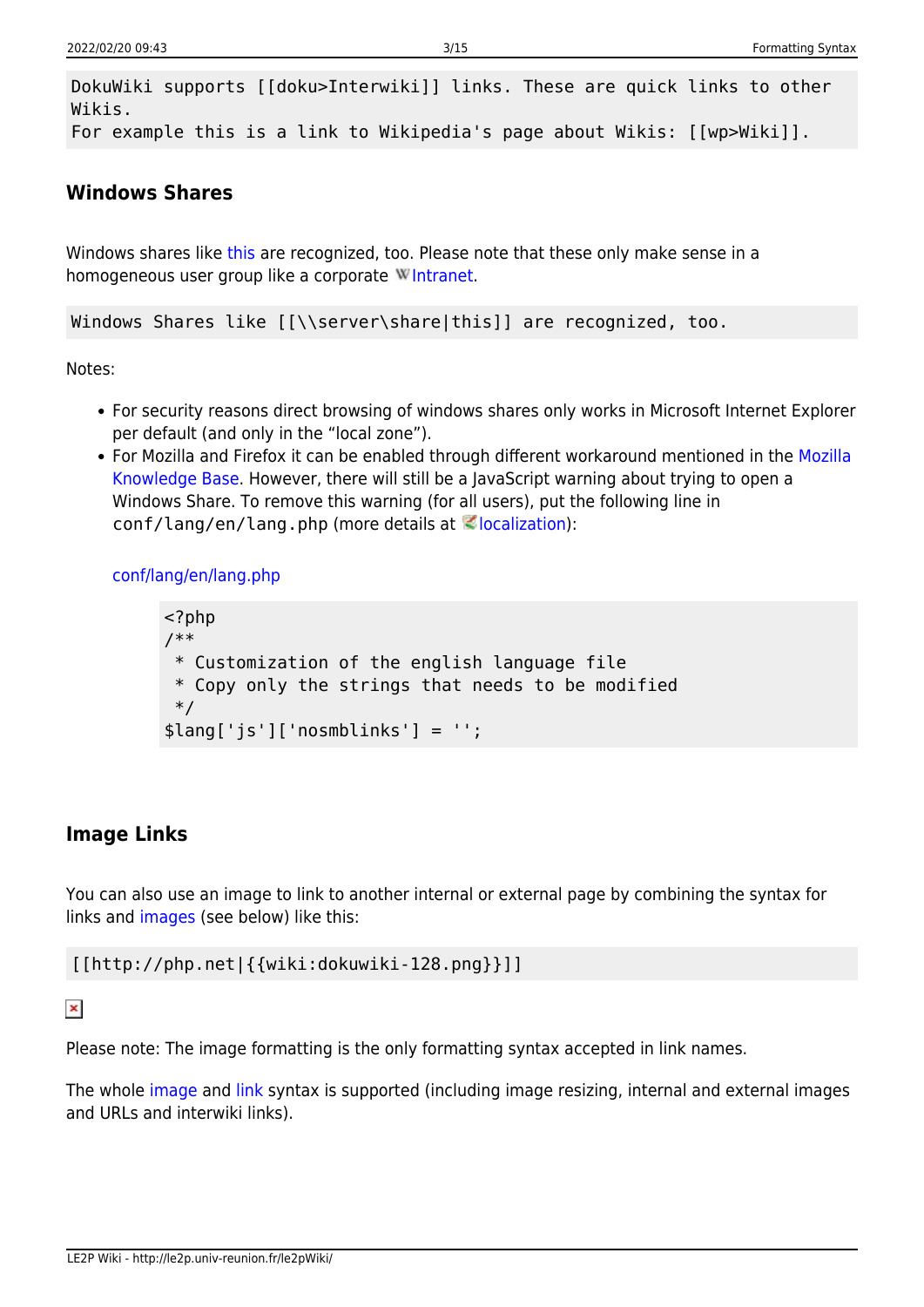## **Footnotes**

You can add footnotes  $1$ <sup>1</sup> by using double parentheses.

You can add footnotes ((This is a footnote)) by using double parentheses.

# **Sectioning**

You can use up to five different levels of headlines to structure your content. If you have more than three headlines, a table of contents is generated automatically – this can be disabled by including the string ~~NOTOC~~ in the document.

#### **Headline Level 3**

**Headline Level 4**

**Headline Level 5**

 $====$  Headline Level  $3 ==$  $==$  Headline Level 4  $==$  $==$  Headline Level 5  $==$ 

By using four or more dashes, you can make a horizontal line:

# **Media Files**

You can include external and internal [images, videos and audio files](https://www.dokuwiki.org/images) with curly brackets. Optionally you can specify the size of them.

Realsize: **x** 

Resizeto given width:  $\mathbf{X}$ 

Resize to given width and height<sup>[2\)](#page--1-0)</sup>: $\mathbf{x}$ 



Resized external image:

| Real size:                                                         | $\{$ {wiki:dokuwiki-128.png}}   |
|--------------------------------------------------------------------|---------------------------------|
| Resize to given width:                                             | $\{$ wiki:dokuwiki-128.png?50}} |
| Resize to given width and height: {{wiki:dokuwiki-128.png?200x50}} |                                 |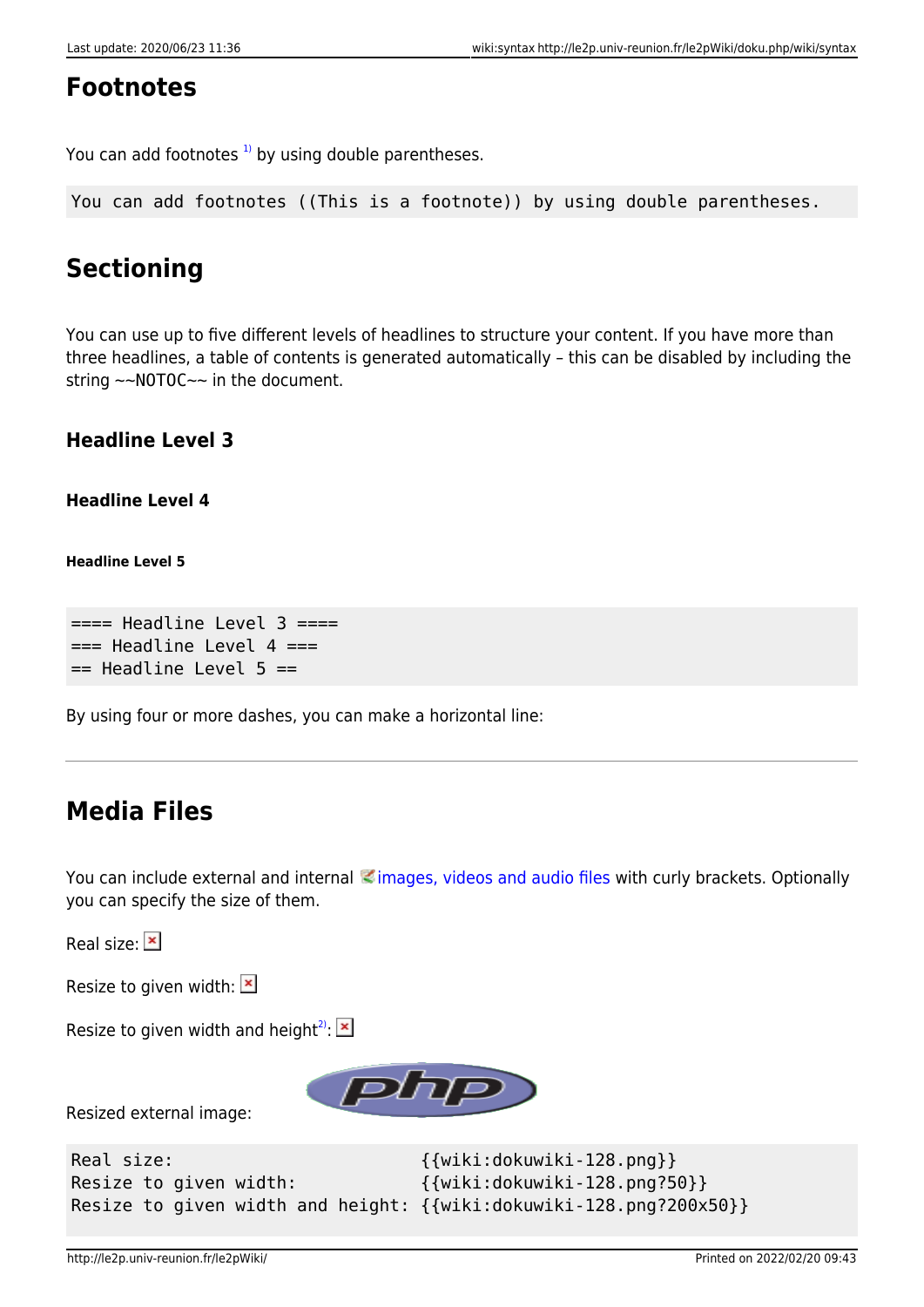$\pmb{\times}$ 

```
Resized external image: 
{{https://secure.php.net/images/php.gif?200x50}}
```
By using left or right whitespaces you can choose the alignment.

 $\pmb{\times}$ 

#### $\pmb{\times}$

{{ wiki:dokuwiki-128.png}} {{wiki:dokuwiki-128.png }} {{ wiki:dokuwiki-128.png }}

Of course, you can add a title (displayed as a tooltip by most browsers), too.

#### $\pmb{\times}$

{{ wiki:dokuwiki-128.png |This is the caption}}

For linking an image to another page see [Image Links](#page-2-0) above.

#### **Supported Media Formats**

DokuWiki can embed the following media formats directly.

|            | lmage gif, jpg, png              |
|------------|----------------------------------|
|            | $ $ Video $ $ webm, ogv, mp4 $ $ |
|            | Audio  ogg, mp3, wav             |
| Flash  swf |                                  |

If you specify a filename that is not a supported media format, then it will be displayed as a link instead.

By adding ?linkonly you provide a link to the media without displaying it inline

```
{{wiki:dokuwiki-128.png?linkonly}}
```
[dokuwiki-128.png](http://le2p.univ-reunion.fr/le2pWiki/lib/exe/fetch.php/wiki/dokuwiki-128.png) This is just a link to the image.

#### **Fallback Formats**

Unfortunately not all browsers understand all video and audio formats. To mitigate the problem, you can upload your file in different formats for maximum browser compatibility.

For example consider this embedded mp4 video: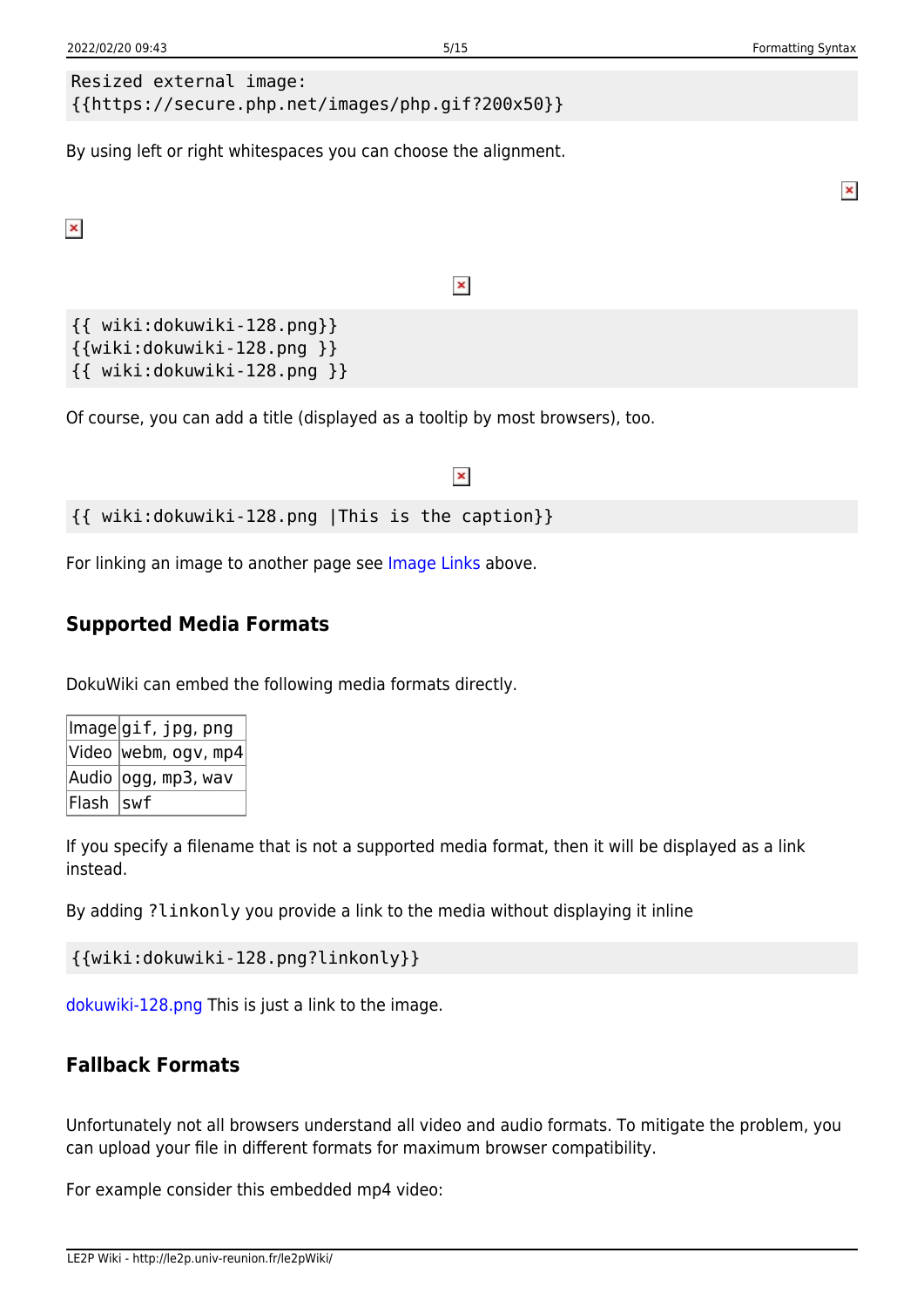#### {{video.mp4|A funny video}}

When you upload a video.webm and video.ogv next to the referenced video.mp4, DokuWiki will automatically add them as alternatives so that one of the three files is understood by your browser.

Additionally DokuWiki supports a "poster" image which will be shown before the video has started. That image needs to have the same filename as the video and be either a jpg or png file. In the example above a video. jpg file would work.

## **Lists**

Dokuwiki supports ordered and unordered lists. To create a list item, indent your text by two spaces and use a \* for unordered lists or a - for ordered ones.

- This is a list
- The second item
	- You may have different levels
- Another item
- 1. The same list but ordered
- 2. Another item
	- 1. Just use indention for deeper levels
- 3. That's it

```
 * This is a list
```
- \* The second item
	- \* You may have different levels
- \* Another item
- The same list but ordered
- Another item
- Just use indention for deeper levels
- That's it

Also take a look at the **FAQ on list items**.

# **Text Conversions**

DokuWiki can convert certain pre-defined characters or strings into images or other text or HTML.

The text to image conversion is mainly done for smileys. And the text to HTML conversion is used for typography replacements, but can be configured to use other HTML as well.

### **Text to Image Conversions**

DokuWiki converts commonly used Wemoticons to their graphical equivalents. Those [Smileys](https://www.dokuwiki.org/Smileys) and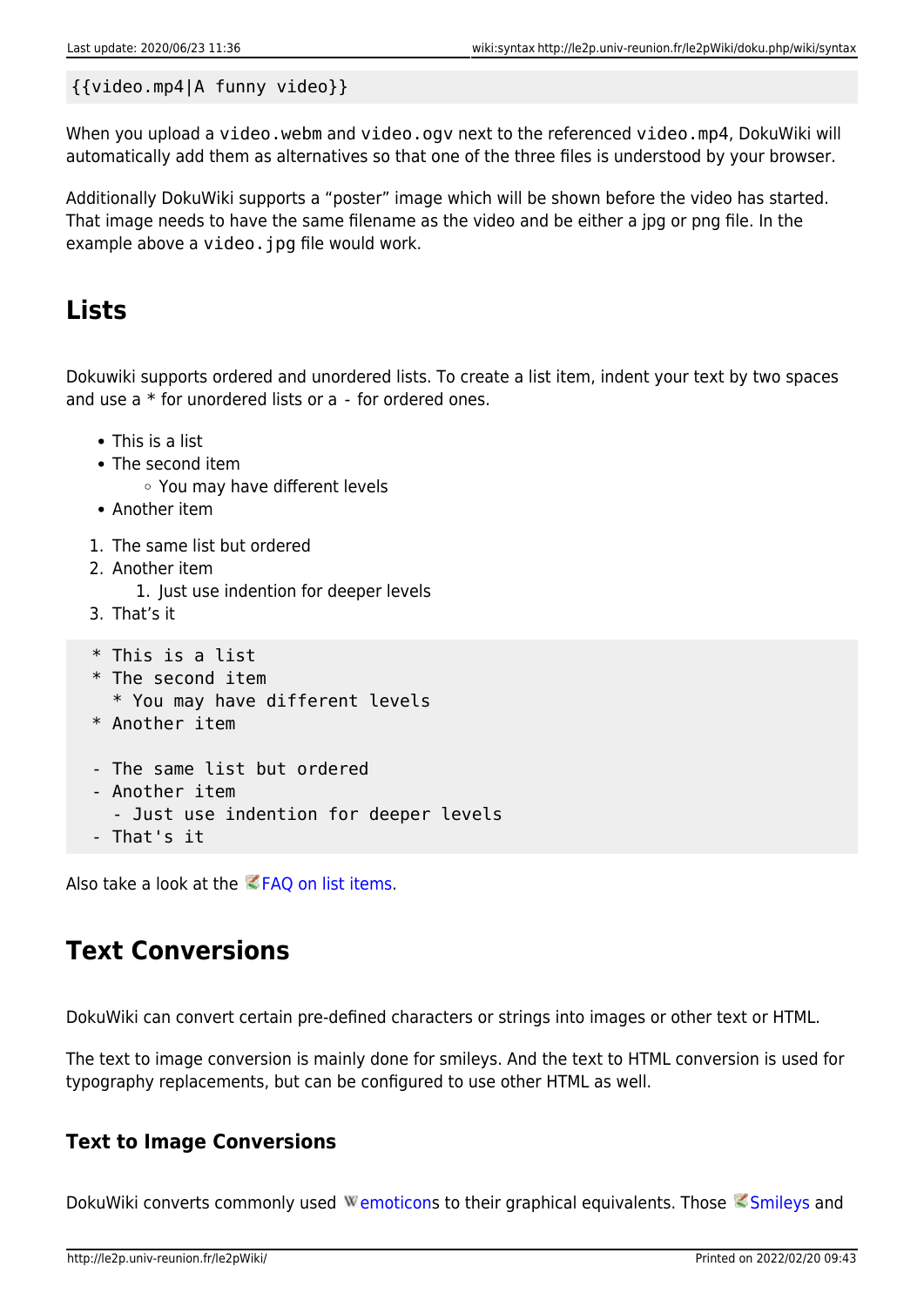other images can be configured and extended. Here is an overview of Smileys included in DokuWiki:

- $\pmb{\times}$  8-)  $\bullet$
- $\pmb{\times}$ 8-O
- $\pmb{\times}$ :-(
- ×  $\bullet$ :-)
- $\pmb{\times}$  $=$ )  $\bullet$
- $\pmb{\times}$  :-/  $\bullet$
- $\pmb{\times}$  :-\  $\epsilon$
- ×  $\epsilon$
- :-?  $\mathbf{x}$
- :-D  $\bullet$
- × :-P  $\bullet$
- $\pmb{\times}$  :-O  $\bullet$
- $\pmb{\times}$  :-X  $\bullet$
- ×  $\bullet$ :-|
- $\pmb{\times}$  $\bullet$ ;-)
- ×  $\wedge$   $\wedge$  $\bullet$
- $\pmb{\times}$  :?:  $\bullet$
- × :!:  $\bullet$
- <u>D</u> LOL
- <mark>@Fix Me!</mark> FIXME
- **fidelete!** DELETEME

### **Text to HTML Conversions**

Typography: [DokuWiki](http://le2p.univ-reunion.fr/le2pWiki/doku.php/wiki/dokuwiki) can convert simple text characters to their typographically correct entities. Here is an example of recognized characters.

```
→ ← ↔ ⇒ ⇐ ⇔ » « – — 640×480 © ™ ® "He thought 'It's a man's world'…"
\rightarrow <- <-> \Rightarrow \Leftarrow <=> >> << -- --- 640x480 (c) (tm) (r)
"He thought 'It's a man's world'..."
```
The same can be done to produce any kind of HTML, it just needs to be added to the  $\leq$  [pattern file](https://www.dokuwiki.org/entities).

There are three exceptions which do not come from that pattern file: multiplication entity (640×480), 'single' and "double quotes". They can be turned off through a  $\mathbb Z$  [config option](https://www.dokuwiki.org/config%3Atypography).

# **Quoting**

Some times you want to mark some text to show it's a reply or comment. You can use the following syntax:

```
I think we should do it
```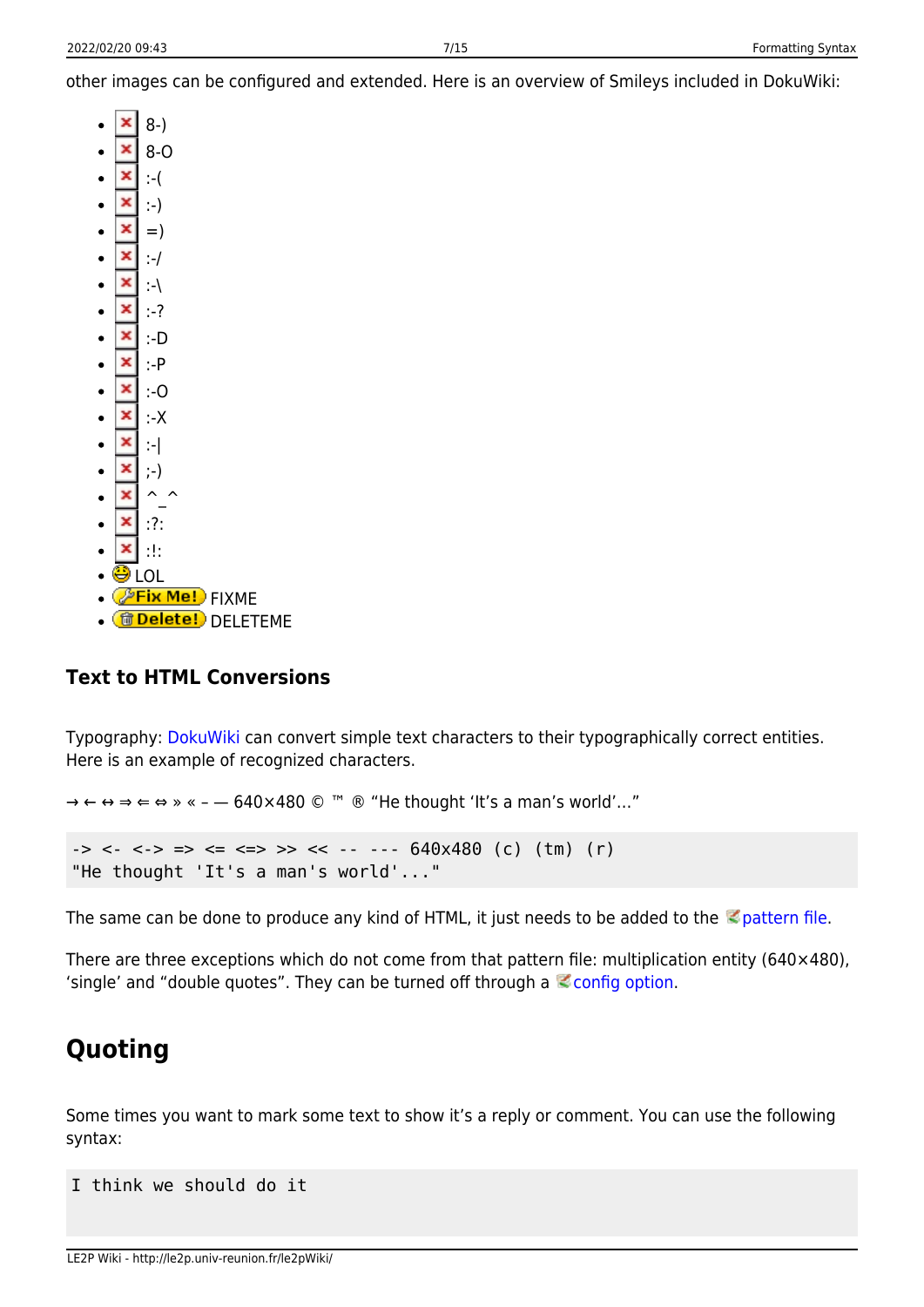```
> No we shouldn't
>> Well, I say we should
> Really?
>> Yes!
>>> Then lets do it!
I think we should do it
  No we shouldn't
     Well, I say we should
  Really?
     Yes!
       Then lets do it!
```
# **Tables**

DokuWiki supports a simple syntax to create tables.

| Heading 1 Heading 2 |                         | <b>Heading 3</b>                                |
|---------------------|-------------------------|-------------------------------------------------|
|                     | Row 1 Col 1 Row 1 Col 2 | Row 1 Col 3                                     |
|                     |                         | Row 2 Col 1 some colspan (note the double pipe) |
|                     | Row 3 Col 1 Row 3 Col 2 | Row 3 Col 3                                     |

Table rows have to start and end with a  $\parallel$  for normal rows or a  $\uparrow$  for headers.

| $^{\wedge}$ Heading 1 | $^{\circ}$ Heading 2        | $^{\circ}$ Heading 3                |  |
|-----------------------|-----------------------------|-------------------------------------|--|
| Row 1 Col 1           | $\vert$ Row 1 Col 2         | Row 1 Col 3                         |  |
| Row 2 Col 1           |                             | some colspan (note the double pipe) |  |
| Row 3 Col 1           | $\vert$ Row 3 Col 2 $\vert$ | $\vert$ Row 3 Col 3                 |  |

To connect cells horizontally, just make the next cell completely empty as shown above. Be sure to have always the same amount of cell separators!

Vertical tableheaders are possible, too.

| <b>Heading 1</b>                      | Heading $2 $ |
|---------------------------------------|--------------|
| <b>Heading 3</b> Row 1 Col 2          | Row 1 Col 3  |
| <b>Heading 4</b> no colspan this time |              |
| Heading 5 Row 2 Col 2                 | Row 2 Col 3  |

As you can see, it's the cell separator before a cell which decides about the formatting: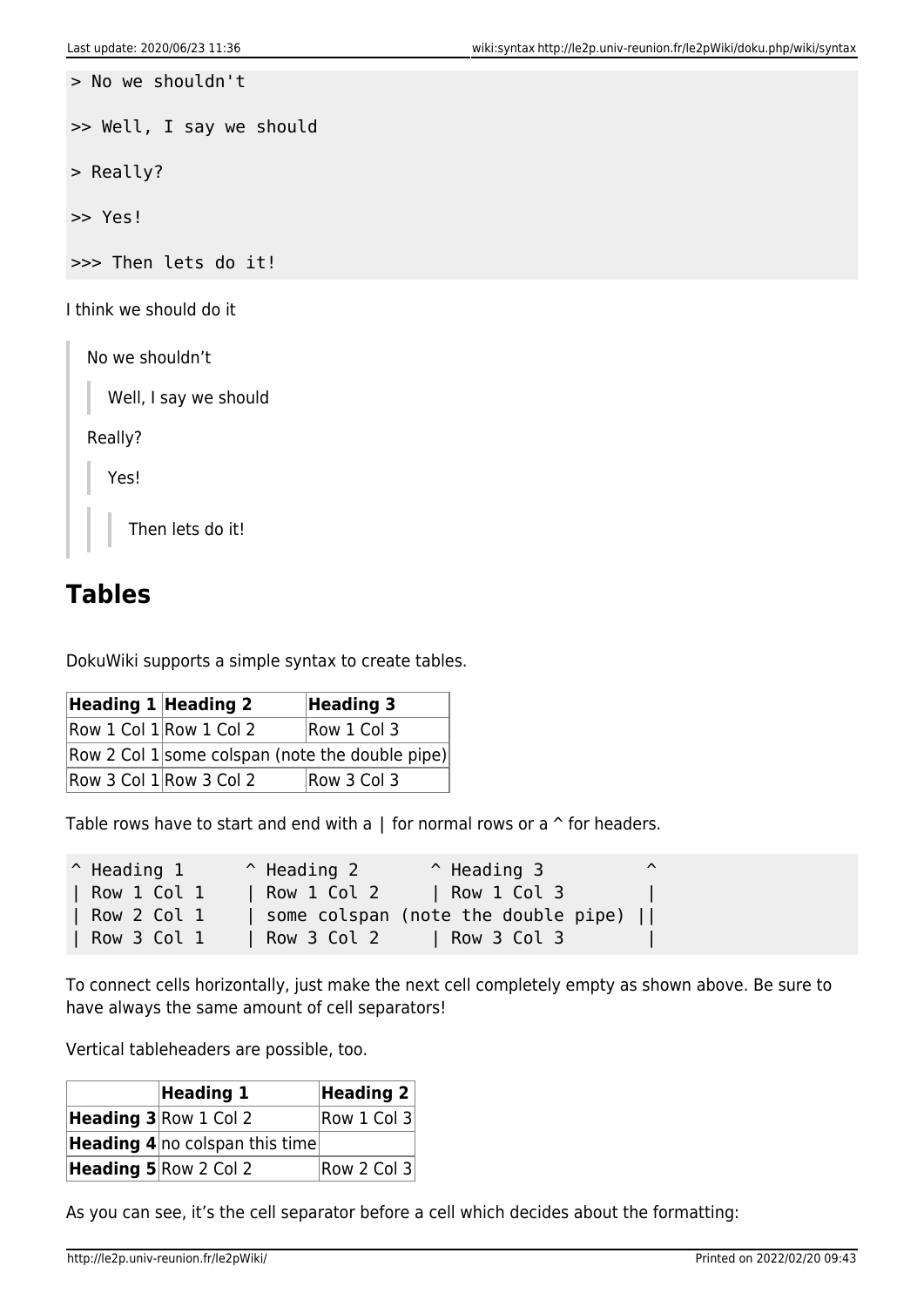|                      | $\hat{}$ Heading 1   | $\hat{ }$ Heading 2 | $\lambda$ |  |
|----------------------|----------------------|---------------------|-----------|--|
| $^{\circ}$ Heading 3 | Row 1 Col 2          | Row 1 Col 3         |           |  |
| $^{\circ}$ Heading 4 | no colspan this time |                     |           |  |
| $\hat{}$ Heading 5   | Row 2 Col 2          | Row 2 Col 3         |           |  |

You can have rowspans (vertically connected cells) by adding ::: into the cells below the one to which they should connect.

| Heading $1$ Heading 2 |                                                    | Heading $3$ |
|-----------------------|----------------------------------------------------|-------------|
| Row 1 Col 1           |                                                    | Row 1 Col 3 |
|                       | Row 2 Col 1 this cell spans vertically Row 2 Col 3 |             |
| Row 3 Col 1           |                                                    | Row 2 Col 3 |

Apart from the rowspan syntax those cells should not contain anything else.

| $^{\circ}$ Heading 1 | $^{\circ}$ Heading 2                     | $\hat{}$ Heading 3 | $\hat{\phantom{a}}$ |
|----------------------|------------------------------------------|--------------------|---------------------|
| Row 1 Col 1          | this cell spans vertically   Row 1 Col 3 |                    |                     |
| Row 2 Col 1          | - 111                                    | Row 2 Col 3        |                     |
| Row 3 Col 1          | 4 H H                                    | Row 2 Col 3        |                     |

You can align the table contents, too. Just add at least two whitespaces at the opposite end of your text: Add two spaces on the left to align right, two spaces on the right to align left and two spaces at least at both ends for centered text.

| <b>Table with alignment</b> |        |              |
|-----------------------------|--------|--------------|
| right                       | center | lleft.       |
| left !                      |        | right center |
|                             |        |              |

This is how it looks in the source:

| $\lambda$ | Table with alignment |               | $\wedge\wedge\wedge$ |
|-----------|----------------------|---------------|----------------------|
|           | right  center  left  |               |                      |
| left      |                      | right  center |                      |
|           |                      |               |                      |

Note: Vertical alignment is not supported.

## **No Formatting**

If you need to display text exactly like it is typed (without any formatting), enclose the area either with <nowiki> tags or even simpler, with double percent signs %%.

This is some text which contains addresses like this: http://www.splitbrain.org and \*\*formatting\*\*, but nothing is done with it. The same is true for  $//$  this text// with a smiley  $;-$ ).

<nowiki> This is some text which contains addresses like this: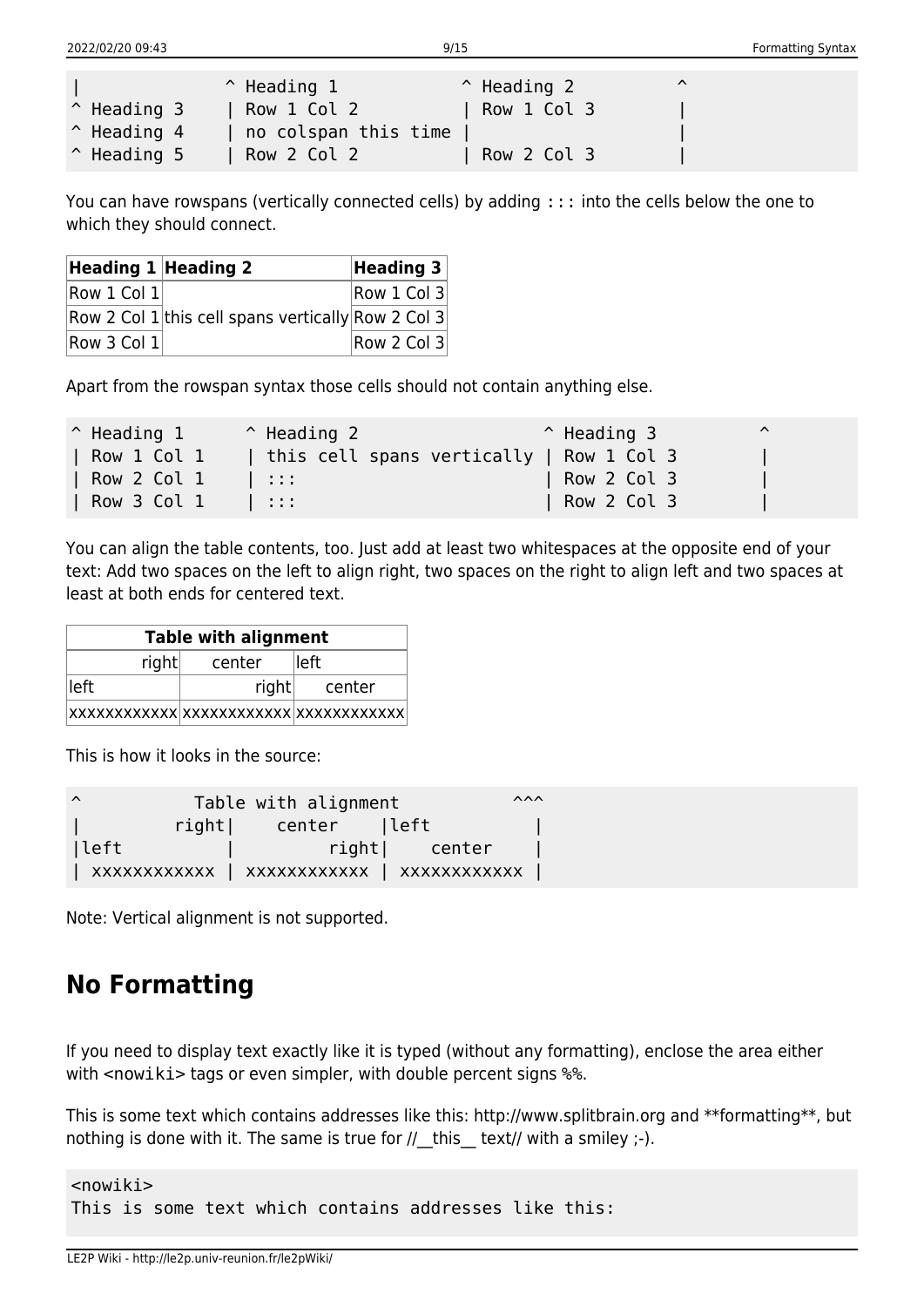```
http://www.splitbrain.org and **formatting**, but nothing is done with it.
</nowiki>
The same is true for \frac{1}{2} this text// with a smiley ;-) \frac{1}{2}.
```
# **Code Blocks**

You can include code blocks into your documents by either indenting them by at least two spaces (like used for the previous examples) or by using the tags  $\leq$  code> or  $\leq$  file>.

```
This is text is indented by two spaces.
```
This is preformatted code all spaces are preserved: like  $\leq$ -this

This is pretty much the same, but you could use it to show that you quoted a file.

Those blocks were created by this source:

This is text is indented by two spaces.

<code></code> This is preformatted code all spaces are preserved: like  $\leq$ -this  $<$ / $code>$ 

```
<file>
This is pretty much the same, but you could use it to show that you quoted a
file.
</file>
```
### **Syntax Highlighting**

[DokuWiki](http://le2p.univ-reunion.fr/le2pWiki/doku.php/wiki/dokuwiki) can highlight sourcecode, which makes it easier to read. It uses the [GeSHi](http://qbnz.com/highlighter/) Generic Syntax Highlighter – so any language supported by GeSHi is supported. The syntax uses the same code and file blocks described in the previous section, but this time the name of the language syntax to be highlighted is included inside the tag, e.g.  $\leq$  code java > or  $\leq$  file java >.

```
/**
 * The HelloWorldApp class implements an application that
 * simply displays "Hello World!" to the standard output.
 */
class HelloWorldApp {
     public static void main(String[] args) {
         System.out.println("Hello World!"); //Display the string.
     }
}
```
The following language strings are currently recognized: 4cs 6502acme 6502kickass 6502tasm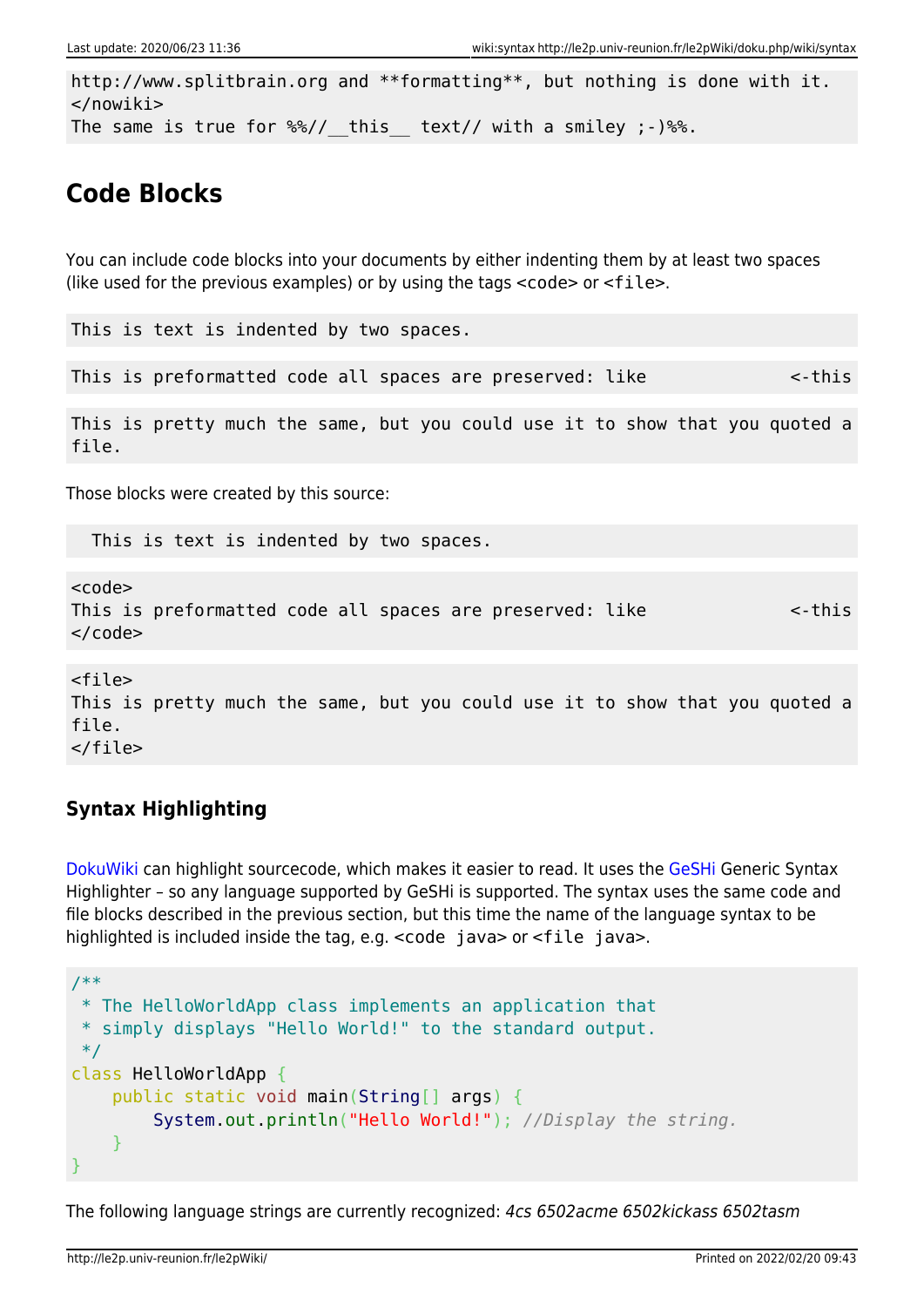68000devpac abap actionscript3 actionscript ada aimms algol68 apache applescript apt\_sources arm asm asp asymptote autoconf autohotkey autoit avisynth awk bascomavr bash basic4gl batch bf biblatex bibtex blitzbasic bnf boo caddcl cadlisp ceylon cfdg cfm chaiscript chapel cil c\_loadrunner clojure c\_mac cmake cobol coffeescript c cpp cpp-qt cpp-winapi csharp css cuesheet c\_winapi dart dcl dcpu16 dcs delphi diff div dos dot d ecmascript eiffel email epc e erlang euphoria ezt f1 falcon fo fortran freebasic freeswitch fsharp gambas gdb genero genie gettext glsl gml gnuplot go groovy gwbasic haskell haxe hicest hq9plus html html4strict html5 icon idl ini inno intercal io ispfpanel java5 java javascript jcl j jquery julia kixtart klonec klonecpp kotlin latex lb ldif lisp llvm locobasic logtalk lolcode lotusformulas lotusscript lscript lsl2 lua m68k magiksf make mapbasic mathematica matlab mercury metapost mirc mk-61 mmix modula2 modula3 mpasm mxml mysql nagios netrexx newlisp nginx nimrod nsis oberon2 objc objeck ocaml-brief ocaml octave oobas oorexx oracle11 oracle8 oxygene oz parasail parigp pascal pcre perl6 perl per pf phix php-brief php pic16 pike pixelbender pli plsql postgresql postscript povray powerbuilder powershell proftpd progress prolog properties providex purebasic pycon pys60 python qbasic qml q racket rails rbs rebol reg rexx robots roff rpmspec rsplus ruby rust sas sass scala scheme scilab scl sdlbasic smalltalk smarty spark sparql sql sshconfig standardml stonescript swift systemverilog tclegg tcl teraterm texgraph text thinbasic tsql twig typoscript unicon upc urbi uscript vala vbnet vb vbscript vedit verilog vhdl vim visualfoxpro visualprolog whitespace whois winbatch wolfram xbasic xml xojo xorg\_conf xpp yaml z80 zxbasic

There are additional  $\leq$  [advanced options](https://www.dokuwiki.org/syntax_highlighting) available for syntax highlighting, such as highlighting lines or adding line numbers.

### **Downloadable Code Blocks**

When you use the  $\leq$ code> or  $\leq$ file> syntax as above, you might want to make the shown code available for download as well. You can do this by specifying a file name after language code like this:

```
<file php myexample.php>
<?php echo "hello world!"; ?>
</file>
```
[myexample.php](http://le2p.univ-reunion.fr/le2pWiki/doku.php/wiki/syntax?do=export_code&codeblock=8)

**<?php** echo "hello world!"; ?>

If you don't want any highlighting but want a downloadable file, specify a dash (-) as the language code: <code - myfile.foo>.

## **Embedding HTML and PHP**

You can embed raw HTML or PHP code into your documents by using the  $\alpha$ -html> or  $\alpha$  =php> tags. (Use uppercase tags if you need to enclose block level elements.)

HTML example:

<html>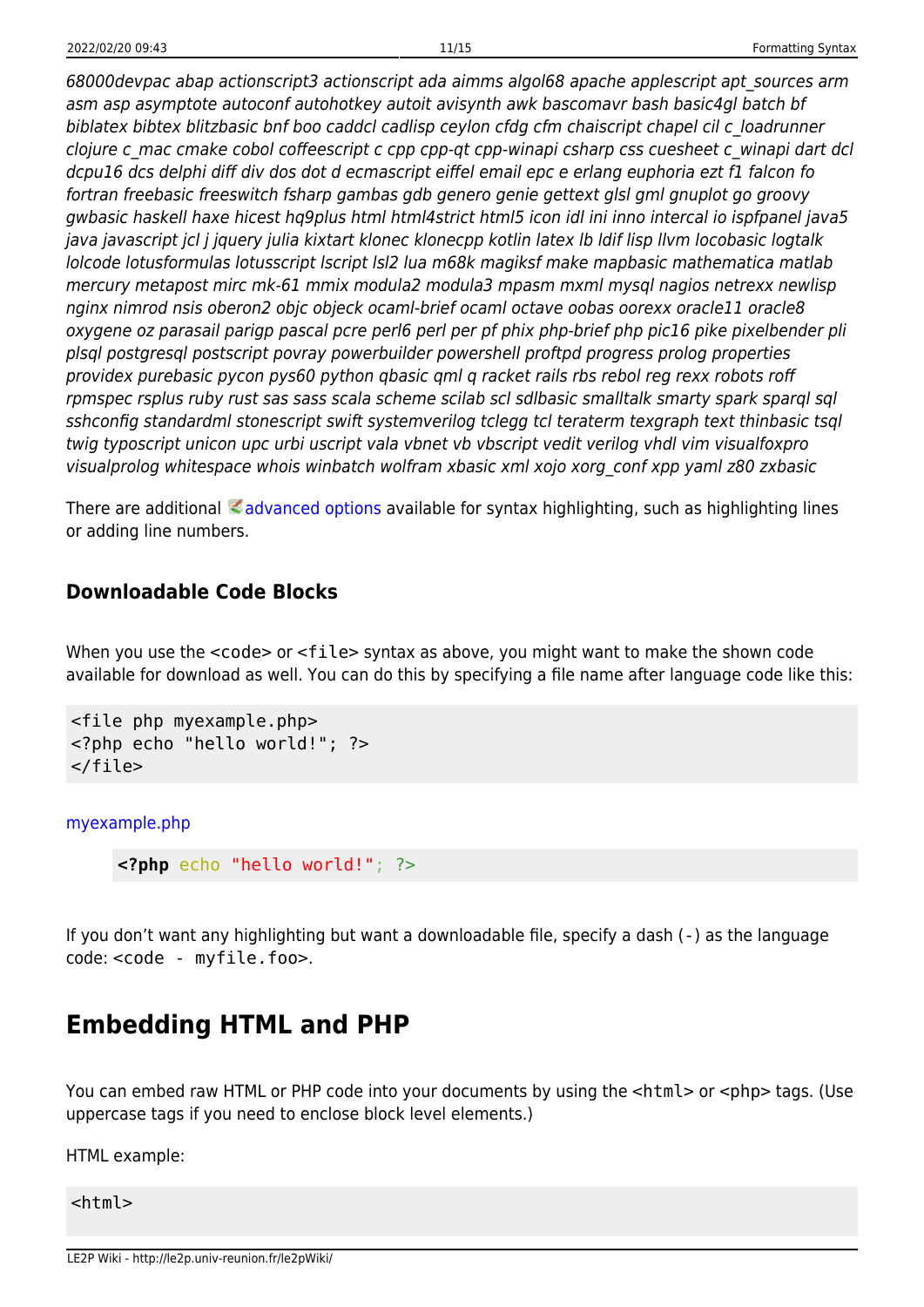```
This is some <span style="color:red;font-size:150%;">inline HTML</span>
</html>
<HTML>
<p style="border:2px dashed red;">And this is some block HTML</p>
</HTML>
```
This is some inline HTML

And this is some block HTML

PHP example:

```
<php>echo 'The PHP version: ';
echo phpversion();
echo ' (generated inline HTML)';
</php><PHP>
echo '<table class="inline"><tr><td>The same, but inside a block level
element:</td>';
echo '<td>'.phpversion().'</td>';
echo '</tr></table>';
</PHP>echo 'The PHP version: '; echo phpversion(); echo ' (inline HTML)';
```

```
echo '<table class="inline"><tr><td>The same, but inside a block level
element:</td>';
.phpversion().'</td>';
echo '</tr></table>';
```
**Please Note**: HTML and PHP embedding is disabled by default in the configuration. If disabled, the code is displayed instead of executed.

# **RSS/ATOM Feed Aggregation**

[DokuWiki](http://le2p.univ-reunion.fr/le2pWiki/doku.php/wiki/dokuwiki) can integrate data from external XML feeds. For parsing the XML feeds, [SimplePie](http://simplepie.org/) is used. All formats understood by SimplePie can be used in DokuWiki as well. You can influence the rendering by multiple additional space separated parameters:

|             | <b>Parameter Description</b>                                                            |
|-------------|-----------------------------------------------------------------------------------------|
|             | any number will be used as maximum number items to show, defaults to 8                  |
| reverse     | display the last items in the feed first                                                |
| author      | show item authors names                                                                 |
| date        | show item dates                                                                         |
| description | show the item description. If $\blacksquare$ HTML is disabled all tags will be stripped |
| nosort      | do not sort the items in the feed                                                       |
| n[dhm]      | refresh period, where d=days, h=hours, m=minutes. (e.g. 12h = 12 hours).                |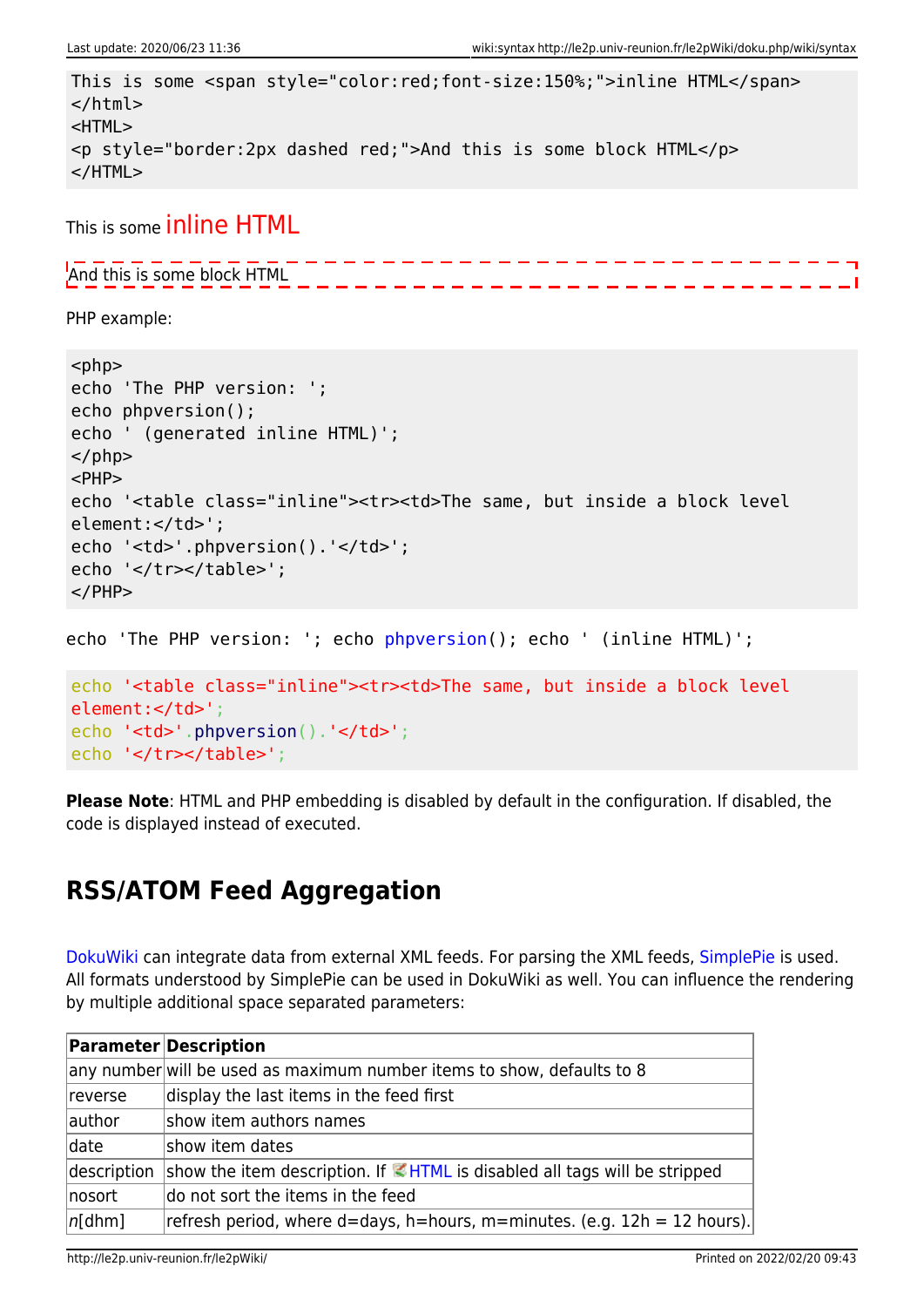By default the feed will be sorted by date, newest items first. You can sort it by oldest first using the reverse parameter, or display the feed as is with nosort.

#### **Example:**

{{rss>http://slashdot.org/index.rss 5 author date 1h }}

- [Humans Find AI-Generated Faces More Trustworthy Than the Real Thing](https://slashdot.org/story/22/02/20/0517232/humans-find-ai-generated-faces-more-trustworthy-than-the-real-thing?utm_source=rss1.0mainlinkanon&utm_medium=feed) de EditorDavid (2022/02/20 08:54)
- [Roblox \\$1.6M Griefer Suit Settled With Mutli-Year Ban, \\$150,000 Fine](https://games.slashdot.org/story/22/02/20/0439228/roblox-16m-griefer-suit-settled-with-mutli-year-ban-150000-fine?utm_source=rss1.0mainlinkanon&utm_medium=feed) de EditorDavid (2022/02/20 05:39)
- [In 10 Years, Will 'Remote Work' Simply Be 'Work'?](https://it.slashdot.org/story/22/02/20/0228247/in-10-years-will-remote-work-simply-be-work?utm_source=rss1.0mainlinkanon&utm_medium=feed) de EditorDavid (2022/02/20 02:39)
- [Google to Overhaul Ad-Tracking on Android Phones Used by Billions](https://tech.slashdot.org/story/22/02/19/0210217/google-to-overhaul-ad-tracking-on-android-phones-used-by-billions?utm_source=rss1.0mainlinkanon&utm_medium=feed) de EditorDavid (2022/02/19 23:34)
- [The Sun Has Erupted Non-Stop All Month, and There Are More Giant Flares Coming](https://science.slashdot.org/story/22/02/19/2240257/the-sun-has-erupted-non-stop-all-month-and-there-are-more-giant-flares-coming?utm_source=rss1.0mainlinkanon&utm_medium=feed) de EditorDavid (2022/02/19 22:43)

# **Control Macros**

Some syntax influences how DokuWiki renders a page without creating any output it self. The following control macros are availble:

| Macro                      | Description                                                                                                                                                                                                                         |
|----------------------------|-------------------------------------------------------------------------------------------------------------------------------------------------------------------------------------------------------------------------------------|
| $\sim$ NOTOC $\sim$ $\sim$ | If this macro is found on the page, no table of contents will be created                                                                                                                                                            |
|                            | DokuWiki caches all output by default. Sometimes this might not be wanted (eg.<br>$\sim$ NOCACHE $\sim$ $\sim$ when the $\lt$ php> syntax above is used), adding this macro will force DokuWiki to<br>rerender a page on every call |

# **Syntax Plugins**

DokuWiki's syntax can be extended by [Plugins](https://www.dokuwiki.org/plugins). How the installed plugins are used is described on their appropriate description pages. The following syntax plugins are available in this particular DokuWiki installation:

- [ACL Info Plugin](http://www.dokuwiki.org/plugin:aclinfo) 2020-10-01 de [Andreas Gohr](mailto:dokuwiki@cosmocode.de) Displays information about the ACLs for the current page
- [AcMenu Plugin](https://www.dokuwiki.org/plugin:acmenu) 2020-04-05 de [Torpedo](mailto:dcstoyanov@gmail.com) An accordion menu for namespaces and relative pages.
- [authorlist Plugin](http://dokuwiki.org/plugin:authorlist) 2017-01-04 de [Martin Schulte](#page--1-0) Displays all contributors/authers of a wikipage
- [Blockquote Plugin](https://www.dokuwiki.org/plugin:blockquote) 2017-08-25 de [Anika Henke \(previous author: Gina Haeussge\)](mailto:anika@selfthinker.org) Write quotations in a semantically correct way
- [Changes Plugin](http://www.dokuwiki.org/plugin:changes) 2021-01-25 de [Andreas Gohr](mailto:dokuwiki@cosmocode.de) List the most recent changes of the wiki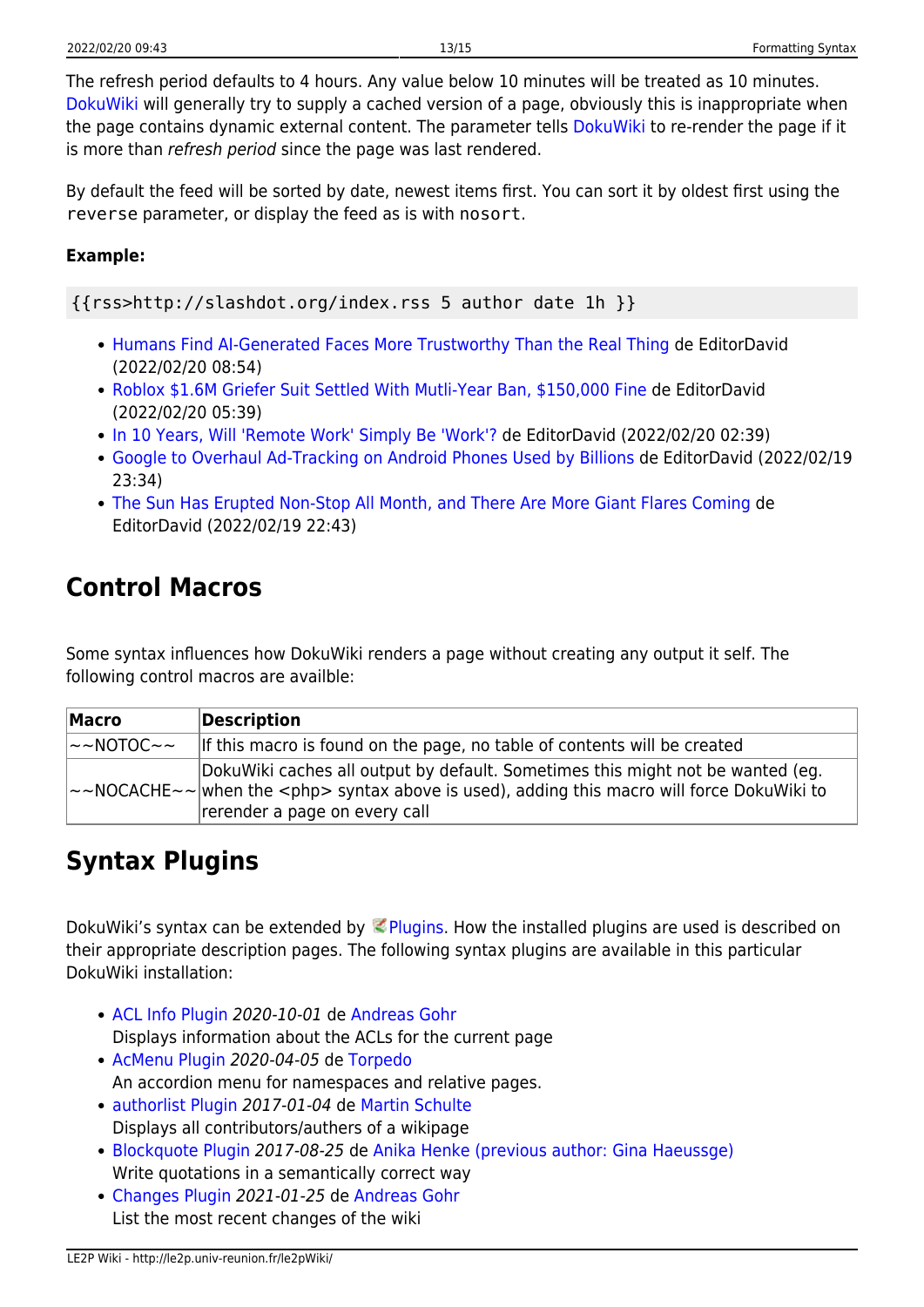- [comment](http://www.dokuwiki.org/plugin:comment) 2016-04-26 de [Gina Häußge, Michael Klier](mailto:dokuwiki@chimeric.de) Add comments/notes to your wiki source that won't be shown on the page.
- [Calendar PlugIn with CalDAV sharing support](http://www.dokuwiki.org/plugin:davcal) 2020-04-20 de [Andreas Boehler](mailto:dev@aboehler.at) Create one calendar per page and share/subscribe via CalDAV
- [Dir Plugin](http://www.dokuwiki.org/plugin:dir) 2008-06-28 de [Jacobus Geluk](mailto:Jacobus.Geluk@gmail.com) Shows pages in one or namespaces in a table or list
- [discussion plugin](https://dokuwiki.org/plugin:discussion) 2020-09-24 de [Michael Hamann, Gerrit Uitslag, Gina Häussge, Christopher](mailto:michael@content-space.de) [Smith, Michael Klier, Esther Brunner, Matthias Schulte](mailto:michael@content-space.de) Provides discussion funtionality for wiki pages
- [Dw2Pdf plugin](https://www.dokuwiki.org/plugin:dw2pdf) 2021-07-22 de [Andreas Gohr and Luigi Micco](mailto:l.micco@tiscali.it) DokuWiki to PDF converter
- [Emoji Substitution](http://www.whoopdedo.org/doku/wiki/emoji) 2019-05-14 de [Patrick Brown](mailto:ptbrown@whoopdedo.org) Emoji substitution plugin using graphics from EmojiOne <http://www.emojione.com>
- [Gallery Plugin](http://www.dokuwiki.org/plugin:gallery) 2021-09-11 de [Andreas Gohr](mailto:andi@splitbrain.org) Creates a gallery of images from a namespace or RSS/ATOM feed
- [Indexmenu Plugin](https://www.dokuwiki.org/plugin:indexmenu) 2020-07-31 de [Samuele Tognini](mailto:samuele@samuele.netsons.org) Show a customizable and sortable index for a namespace
- [Info Plugin](http://dokuwiki.org/plugin:info) 2020-06-04 de [Andreas Gohr](mailto:andi@splitbrain.org) Displays information about various DokuWiki internals
- [Navigation Plugin](http://www.dokuwiki.org/plugin:navi) 2021-02-16 de [Andreas Gohr](mailto:dokuwiki@cosmocode.de) Build a navigation menu from a list
- [Note Plugin](https://www.dokuwiki.org/plugin:note) 2020-06-28 de [Olivier Cortès, Eric Hameleers, Christopher Smith, Aurélien Bompard,](mailto:olive@deep-ocean.net) [LarsDW223](mailto:olive@deep-ocean.net)

Add Note/Important/Tip/Warning Capability (DIV+CSS box)

[Open Document Plugin](http://www.dokuwiki.org/plugin:odt) 2019-07-27 de [Andreas Gohr, Aurelien Bompard, Florian Lamml,](mailto:andi@splitbrain.org, aurelien@bompard.org, infor@florian-lamml.de) [LarsDW223](mailto:andi@splitbrain.org, aurelien@bompard.org, infor@florian-lamml.de)

Export the current Wiki page to a OpenOffice ODT file

[orphanswanted plugin](http://dokuwiki.org/plugin:orphanswanted) 2017-06-25 de [Doug Edmunds, Cyrille37, Federico Ariel Castagnini, Andy](mailto:dokuwiki@lupo49.de) [Webber, Matthias Schulte](mailto:dokuwiki@lupo49.de)

Display Orphans, Wanteds and Valid link tables

- [Pagelist Plugin](http://www.dokuwiki.org/plugin:pagelist) 2020-09-27 de [Matthias Schulte, Michael Hamann, Michael Klier, Gina Haeussge](mailto:michael@content-space.de) Lists pages in a nice formatted way
- [simplenavi plugin](http://www.dokuwiki.org/plugin:simplenavi) 2019-03-20 de [Andreas Gohr](mailto:dokuwiki@cosmocode.de) Create a simple navigation tree based on namespaces
- [tablelayout plugin](https://dokuwiki.org/plugin:tablelayout) 2019-06-17 de [Michael Große](mailto:dokuwiki@cosmocode.de) Set the width of table columns and set which lines to fix
- [Wrap Plugin](https://www.dokuwiki.org/plugin:wrap) 2018-04-22 de [Anika Henke](mailto:anika@selfthinker.org) Universal plugin which combines functionalities of many other plugins. Wrap wiki text inside containers (divs or spans) and give them a class (choose from a variety of preset classes), a width and/or a language with its associated text direction.

[1\)](#page--1-0)

[2\)](#page--1-0)

This is a footnote

when the aspect ratio of the given width and height doesn't match that of the image, it will be cropped to the new ratio before resizing